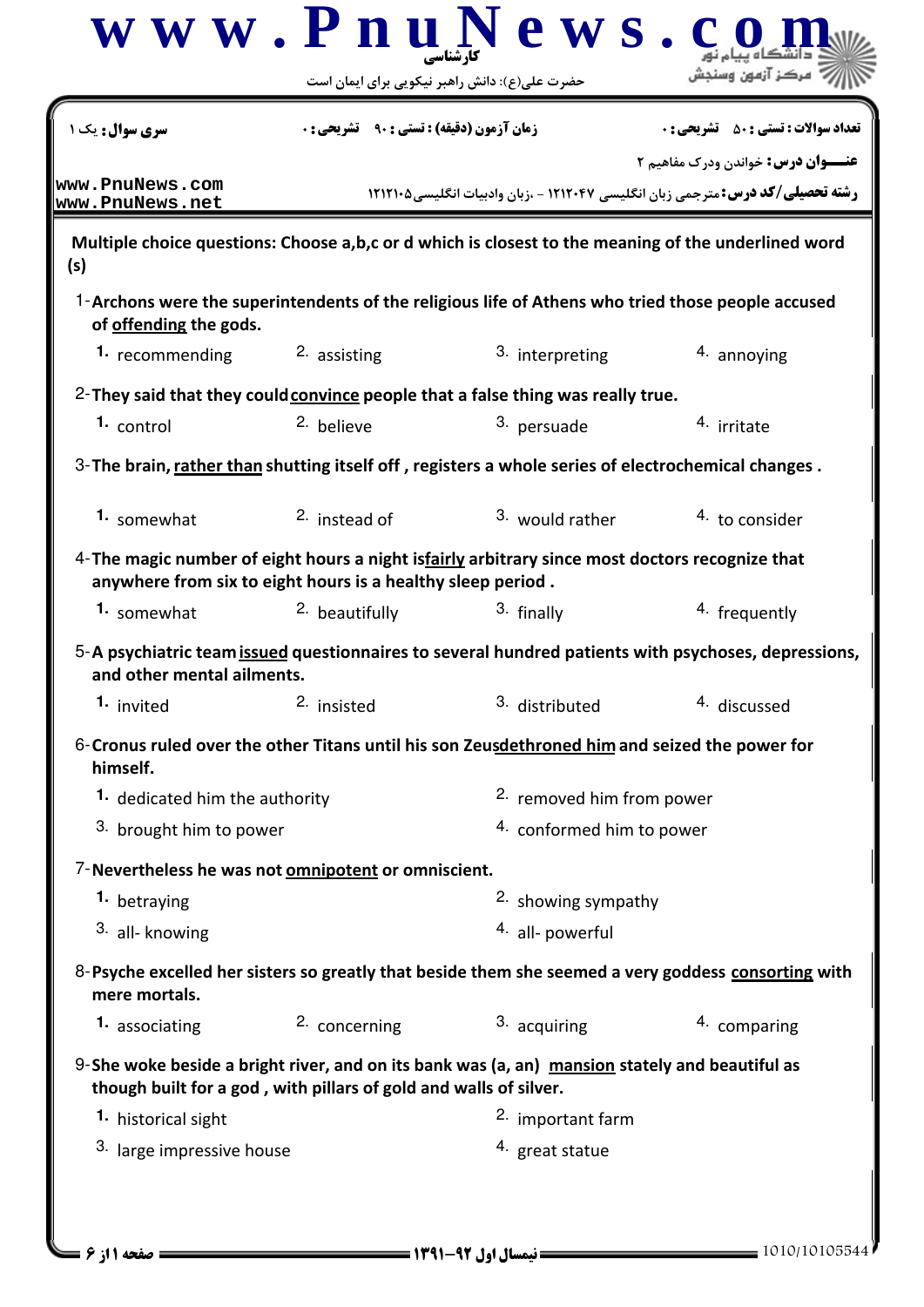|                                                                                                                                   |                                                  | www.PnuNews.<br>حضرت علی(ع): دانش راهبر نیکویی برای ایمان است | مرکز آزمون وس                                                                                                                      |  |  |
|-----------------------------------------------------------------------------------------------------------------------------------|--------------------------------------------------|---------------------------------------------------------------|------------------------------------------------------------------------------------------------------------------------------------|--|--|
| <b>سری سوال :</b> یک ۱                                                                                                            | <b>زمان آزمون (دقیقه) : تستی : ۹۰٪ تشریحی: 0</b> |                                                               | <b>تعداد سوالات : تستی : 50 ٪ تشریحی : 0</b>                                                                                       |  |  |
| www.PnuNews.com<br>www.PnuNews.net                                                                                                |                                                  |                                                               | <b>عنـــوان درس:</b> خواندن ودرک مفاهیم ۲<br><b>رشته تحصیلی/کد درس:</b> مترجمی زبان انگلیسی ۱۲۱۲۰۴۷ - ،زبان وادبیات انگلیسی1۲۱۲۱۰۵ |  |  |
| 10-"There must be something wrong", she sobbed, "for him so to shun the light of day". And she<br>begged them to advise her.      |                                                  |                                                               |                                                                                                                                    |  |  |
| 1. observe                                                                                                                        | $2.$ avoid                                       | 3. cover                                                      | $4.$ shade                                                                                                                         |  |  |
| 11-He was kind now, no doubt, but he would certainly turn upon her some night and devour her.                                     |                                                  |                                                               |                                                                                                                                    |  |  |
| <sup>1.</sup> describe everything carefully                                                                                       |                                                  |                                                               | <sup>2.</sup> eat all of something quickly                                                                                         |  |  |
| 3. defend emotionally                                                                                                             |                                                  | 4. embrace suddenly                                           |                                                                                                                                    |  |  |
| 12-We might as well omit the word "past", since everything said and done is already in the past as<br>soon as it is said or done. |                                                  |                                                               |                                                                                                                                    |  |  |
| 1. neglect                                                                                                                        | 2. cease                                         | 3. disagree                                                   | 4. leave out                                                                                                                       |  |  |
| 13-We cannot predict the future, but we can anticipate it -- we can look forward to it and in some<br>sense prepare for it.       |                                                  |                                                               |                                                                                                                                    |  |  |
| 1. expect                                                                                                                         | 2. challenge                                     | 3. confirm                                                    | 4. exhale                                                                                                                          |  |  |
| collar, or sleeve-- can influence the way the eye will react.                                                                     |                                                  |                                                               | 14-Any line made by the construction or design details of the garment $-$ the seam, dart, yoke, pleat,                             |  |  |
| 1. an item in gardening                                                                                                           |                                                  | 2. an item in a magazine                                      |                                                                                                                                    |  |  |
| 3. an article of clothing                                                                                                         |                                                  |                                                               | $4.$ an article of drawing                                                                                                         |  |  |
| 15-Shiny fabrics will reflect light, increasing the size of the figure, while a dull finish will have a<br>minimizing effect.     |                                                  |                                                               |                                                                                                                                    |  |  |
| 1. cloths                                                                                                                         | 2. gadgets                                       | 3. factories                                                  | 4. intricacies                                                                                                                     |  |  |
| 16-As the pain increased, he banged his head in (a) agony and frustration.                                                        |                                                  |                                                               |                                                                                                                                    |  |  |
| 1. shame                                                                                                                          | 2. suffering                                     | 3. hopelessness                                               | 4. hurry                                                                                                                           |  |  |
| 17-"No problem", Epstein said quickly" I'll waive my fee. But the hospital needs 7,000 dollars up<br>front".                      |                                                  |                                                               |                                                                                                                                    |  |  |
| 1. in cash                                                                                                                        |                                                  | 2. after a time                                               |                                                                                                                                    |  |  |
| 3. in front of management                                                                                                         |                                                  | $4.$ in advance                                               |                                                                                                                                    |  |  |
| 18-Sift together flour, baking powder and salt.                                                                                   |                                                  |                                                               |                                                                                                                                    |  |  |
| 1. put through a sieve                                                                                                            |                                                  | 2. preserve                                                   |                                                                                                                                    |  |  |
| 3. change                                                                                                                         |                                                  | $4.$ put in a box                                             |                                                                                                                                    |  |  |
|                                                                                                                                   |                                                  |                                                               |                                                                                                                                    |  |  |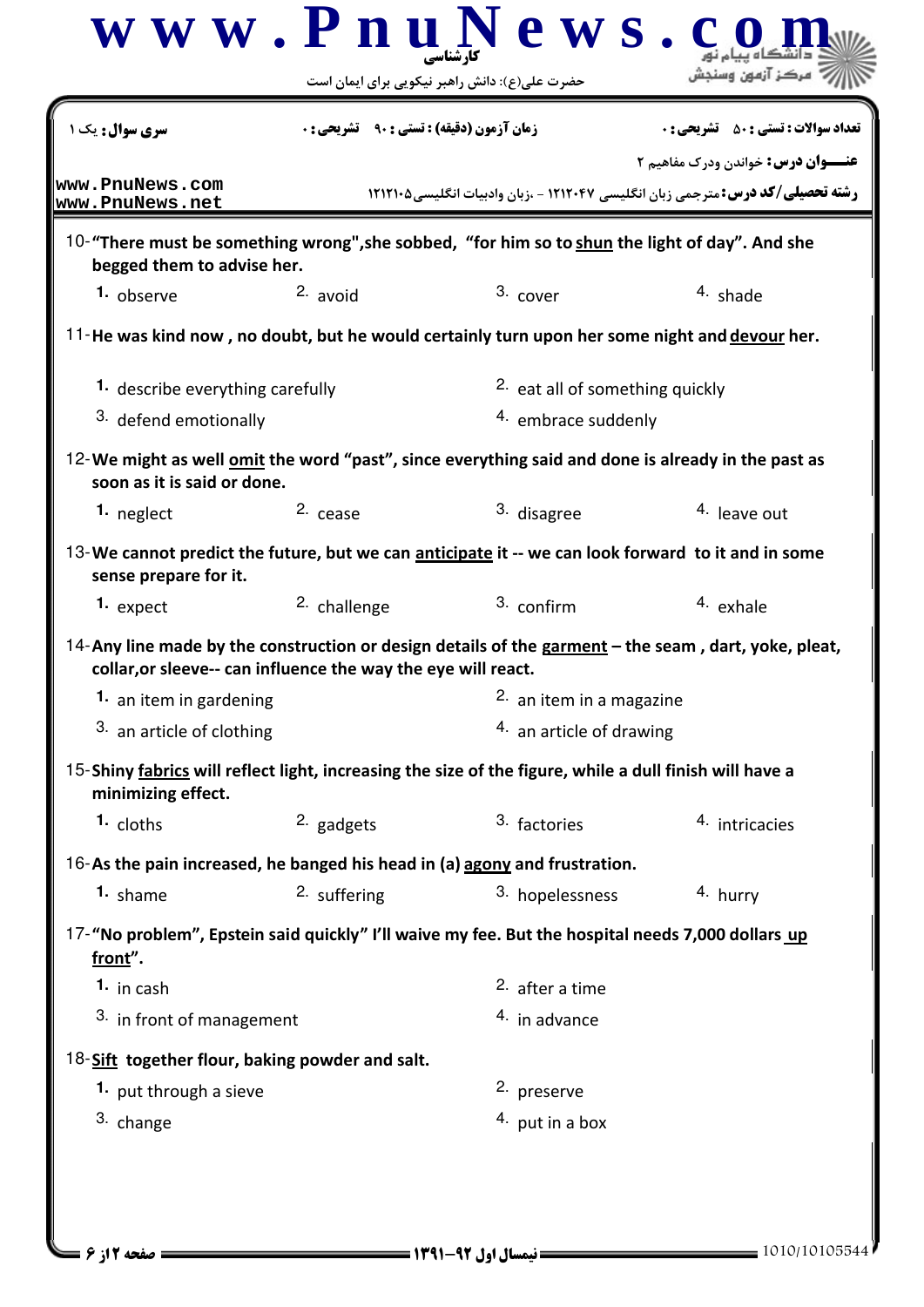

|                                                                                                                                                                     |                  | حضرت علی(ع): دانش راهبر نیکویی برای ایمان است      |                                 |                                                                                      |  |
|---------------------------------------------------------------------------------------------------------------------------------------------------------------------|------------------|----------------------------------------------------|---------------------------------|--------------------------------------------------------------------------------------|--|
| سری سوال: یک ۱                                                                                                                                                      |                  | <b>زمان آزمون (دقیقه) : تستی : 90 ٪ تشریحی : 0</b> |                                 | نعداد سوالات : تستي : 50 ٪ تشريحي : 0                                                |  |
|                                                                                                                                                                     |                  |                                                    |                                 | <b>عنـــوان درس:</b> خواندن ودرک مفاهیم ۲                                            |  |
| www.PnuNews.com<br>www.PnuNews.net                                                                                                                                  |                  |                                                    |                                 | <b>رشته تحصیلی/کد درس:</b> مترجمی زبان انگلیسی ۱۲۱۲۰۴۷ - ،زبان وادبیات انگلیسی۲۱۲۱۰۵ |  |
| 19-Beat butter with sugar until light and fluffy; beat in egg and vanilla to blend well.                                                                            |                  |                                                    |                                 |                                                                                      |  |
| 1. baked and tender                                                                                                                                                 |                  |                                                    |                                 | <sup>2.</sup> soft, light and containing air                                         |  |
| 3. firm and intriguing                                                                                                                                              |                  |                                                    | 4. rugged and insidious         |                                                                                      |  |
| 20-Instead of pursuing a career in his major (physics), he became a disciple of religious leader swami<br>Brahmananda Sarawati.                                     |                  |                                                    |                                 |                                                                                      |  |
| 1. having an interest in                                                                                                                                            |                  |                                                    | <sup>2.</sup> being affected by |                                                                                      |  |
| 3. being occupied or busy with                                                                                                                                      |                  |                                                    | 4. being followed by            |                                                                                      |  |
| 21-You need to have Transcendental Meditation (or T.M.) imparted to you by a T.M. teacher, who,<br>after two preliminary sessions, will initiate you in a ceremony. |                  |                                                    |                                 |                                                                                      |  |
| 1. imported                                                                                                                                                         | 2. omitted from  |                                                    | 3. taken from                   | 4. passed on to                                                                      |  |
| 22- The combination of darkness and shadows often fosters the creation of imaginary creatures--<br>monsters, ferocious animals, etc.                                |                  |                                                    |                                 |                                                                                      |  |
| 1. demonstrates                                                                                                                                                     | 2. encourages    |                                                    | 3. haunts                       | 4. decreases                                                                         |  |
| 23-A lively discussion about how fears could be conquered was followed by the the decision to help<br>our classroom nightmare conquer its fears.                    |                  |                                                    |                                 |                                                                                      |  |
| 1. overcome                                                                                                                                                         | 2. pondered      |                                                    | 3. speculated                   | 4. struck                                                                            |  |
| 24-Working men in the Tokyo area currently average 6 hours of shut-eye per night.                                                                                   |                  |                                                    |                                 |                                                                                      |  |
| 1. constantly                                                                                                                                                       |                  |                                                    | 2. sometimes 3. at present      | 4. continuously                                                                      |  |
| 25-A portable, hand-held receiver of satellite signals, from Sony, can let you instantly know, or<br>confirm your position on the globe.                            |                  |                                                    |                                 |                                                                                      |  |
| 1. in some instances                                                                                                                                                |                  |                                                    | 2. in some cases                |                                                                                      |  |
| 3. immediately                                                                                                                                                      |                  |                                                    | 4. attentively                  |                                                                                      |  |
| 26-Not infrequently those who carried loads on their heads used a pad or ring to cushion and steady<br>the load.                                                    |                  |                                                    |                                 |                                                                                      |  |
| 1. bare                                                                                                                                                             | 2. balance       |                                                    | 3. weigh                        | 4. bring down                                                                        |  |
| 27-Many non-literate people did not wear footgear at all times, but donned foot coverings only for<br>travel.                                                       |                  |                                                    |                                 |                                                                                      |  |
| 1. bought                                                                                                                                                           | $2.$ put on      |                                                    | 3. suspend                      | 4. dared                                                                             |  |
| 28-The good news is that moderate bouts of walking can substantially reduce the odds of dying of<br>heart disease, cancer and other causes.                         |                  |                                                    |                                 |                                                                                      |  |
| 1. chances                                                                                                                                                          | 2. strangenesses |                                                    | 3. unlikelihoods                | 4. charts                                                                            |  |
|                                                                                                                                                                     |                  |                                                    |                                 |                                                                                      |  |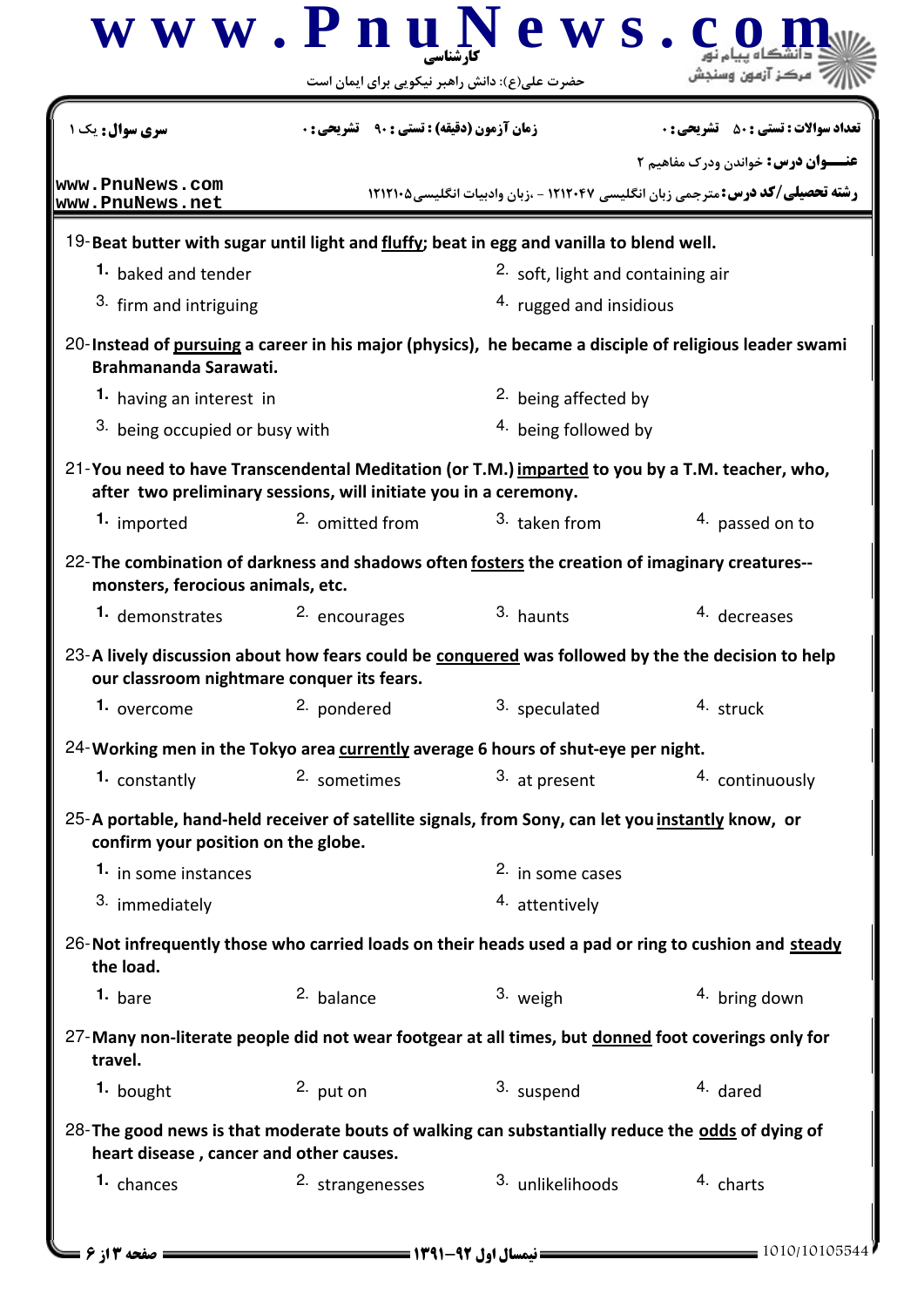|                                                                                                                                               | www.PnuNews.                                                         |                 |                                                                                                                                   |
|-----------------------------------------------------------------------------------------------------------------------------------------------|----------------------------------------------------------------------|-----------------|-----------------------------------------------------------------------------------------------------------------------------------|
|                                                                                                                                               | حضرت علی(ع): دانش راهبر نیکویی برای ایمان است                        |                 | مرڪز آزمون وه                                                                                                                     |
| <b>سری سوال :</b> یک ۱                                                                                                                        | <b>زمان آزمون (دقیقه) : تستی : 90 ٪ تشریحی : 0</b>                   |                 | <b>تعداد سوالات : تستی : 50 ٪ تشریحی : 0</b>                                                                                      |
| www.PnuNews.com<br>www.PnuNews.net                                                                                                            |                                                                      |                 | <b>عنـــوان درس:</b> خواندن ودرک مفاهیم ۲<br><b>رشته تحصیلی/کد درس:</b> مترجمی زبان انگلیسی ۱۲۱۲۰۴۷ - ،زبان وادبیات انگلیسی۲۱۲۱۰۵ |
| 29-And the greatest health gains are enjoyed by completely sedentary people who become                                                        | moderately active-- who walk at a brisk pace for half an hour a day. |                 |                                                                                                                                   |
| 1. patient                                                                                                                                    | 2. silent                                                            | 3. inactive     | <sup>4</sup> insensible                                                                                                           |
| 30-Throughout the period of English rule, the French Canadians maintained their language and<br>culture, successfully resisting assimilation. |                                                                      |                 |                                                                                                                                   |
| 1. assignment                                                                                                                                 | <sup>2.</sup> assistance                                             | 3. elimination  | 4. integration                                                                                                                    |
| 31-In time, the linguistic and religious solidarity of the French Canadians found a political expression                                      | centered on their attachment to the province of Quebec.              |                 |                                                                                                                                   |
| 1. understanding                                                                                                                              | 2. unity                                                             | 3. sincerity    | 4. similarity                                                                                                                     |
| 32-Computer teaching machines can simulate, at least to some extent, the normal conversation of<br>teacher and student.                       |                                                                      |                 |                                                                                                                                   |
| 1. imitate                                                                                                                                    | 2. summarize                                                         | 3. supply       | 4. improve                                                                                                                        |
| 33-Since"tests" precede the presentation of each new step, failure on a given test precludes<br>presentation of the next step.                |                                                                      |                 |                                                                                                                                   |
| 1. comes before                                                                                                                               | 2. includes                                                          | 3. prevents     | 4. processes                                                                                                                      |
| 34-After the initial challenge, most companies allow their computer programming to turn into<br>routine drudgery.                             |                                                                      |                 |                                                                                                                                   |
| 1. innate                                                                                                                                     | $2.$ inside                                                          | 3. unsuccessful | 4. beginning                                                                                                                      |
| 35-A motivated man will do things of his own volition that far exceeds what he could be made to do<br>by offers of food or money.             |                                                                      |                 |                                                                                                                                   |
| 1. schedule                                                                                                                                   | 2. choice                                                            | 3. complaint    | 4. reduction                                                                                                                      |
| 36-It is only (a, an) unfounded rumour, albeit an old one, that the mad Emperor Nero started a fire                                           | near the imperial palace and watched the city go up in flames.       |                 |                                                                                                                                   |
| 1. baseless                                                                                                                                   | <sup>2.</sup> fund-lacking                                           | 3. unsurprising | 4. disintegrated                                                                                                                  |
| 37-There are actually over 500 extant versions of the tale in scores of languages.                                                            |                                                                      |                 |                                                                                                                                   |
| 1. excluded                                                                                                                                   | $2.$ feeble                                                          | 3. existing     | 4. limited                                                                                                                        |
| 38- The courts recently ruled that Hitachi was within its rights to fire a worker who refused overtime.                                       |                                                                      |                 |                                                                                                                                   |
| 1. set on fire                                                                                                                                | 2. dismiss                                                           | 3. employ       | 4. reward                                                                                                                         |
| and some apple pie?"                                                                                                                          |                                                                      |                 | 39-"Poor dear", She murmured, "You must be starving. How about a juicy steak, baked potato, salad                                 |
| 1. really tired                                                                                                                               | 2. very stressed                                                     | 3. so striking  | 4. very hungry                                                                                                                    |
| = صفحه ۱۴ ز ۶ =                                                                                                                               |                                                                      |                 | $= 1010/10105544$                                                                                                                 |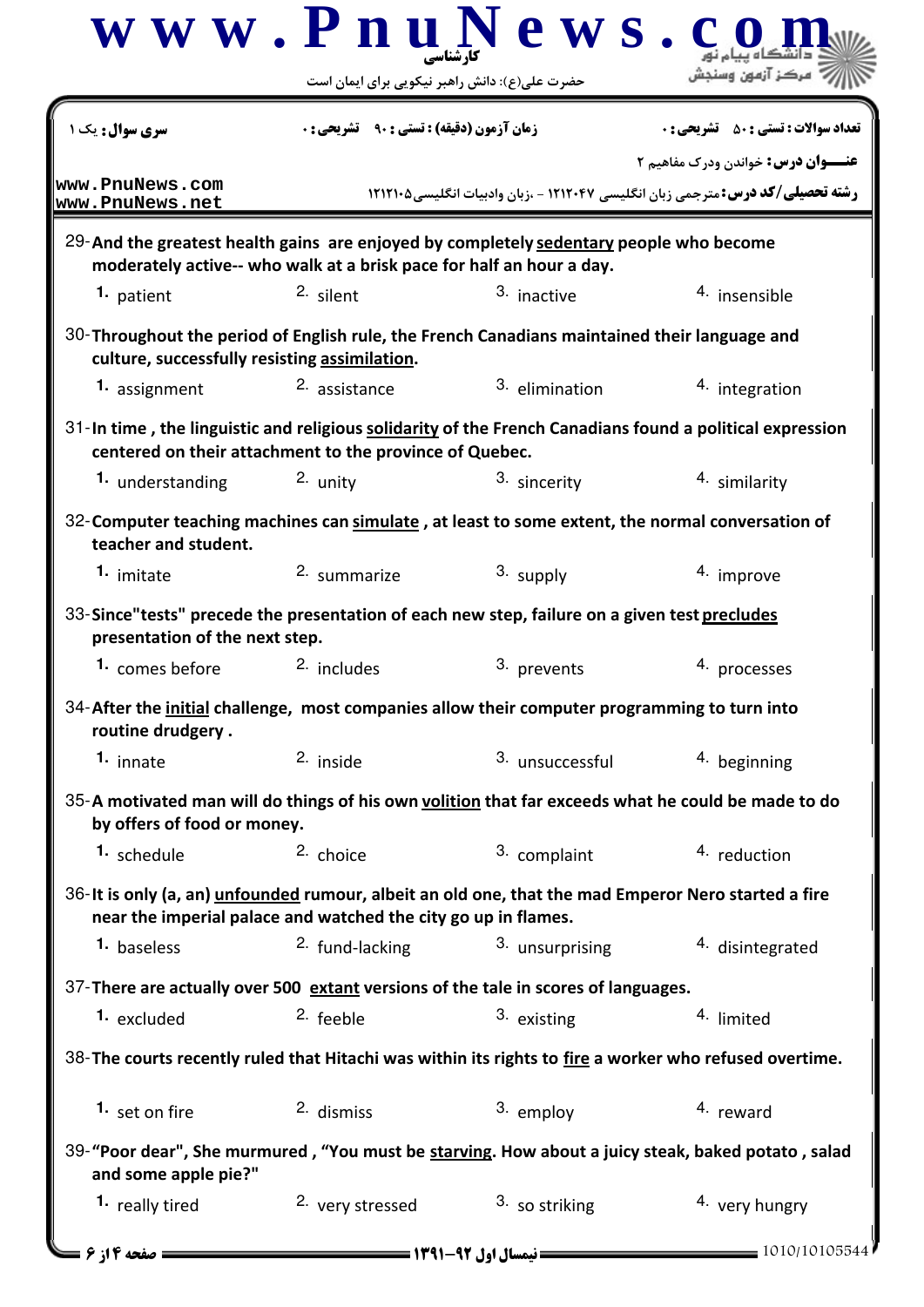

|                                                                                                                                                                                                                                                                                                                                                                                                                                        | <b>تارشناسی</b><br>حضرت علی(ع): دانش راهبر نیکویی برای ایمان است         |                                                                                                   | د السڪاه پيام لور<br>" مرڪز آزمون وسنڊش      |  |  |
|----------------------------------------------------------------------------------------------------------------------------------------------------------------------------------------------------------------------------------------------------------------------------------------------------------------------------------------------------------------------------------------------------------------------------------------|--------------------------------------------------------------------------|---------------------------------------------------------------------------------------------------|----------------------------------------------|--|--|
| <b>سری سوال :</b> یک ۱                                                                                                                                                                                                                                                                                                                                                                                                                 | <b>زمان آزمون (دقیقه) : تستی : 90 ٪ تشریحی : 0</b>                       |                                                                                                   | <b>تعداد سوالات : تستي : 50 ٪ تشريحي : 0</b> |  |  |
|                                                                                                                                                                                                                                                                                                                                                                                                                                        |                                                                          | <b>عنـــوان درس:</b> خواندن ودرک مفاهیم ۲                                                         |                                              |  |  |
| www.PnuNews.com<br>www.PnuNews.net                                                                                                                                                                                                                                                                                                                                                                                                     |                                                                          | <b>رشته تحصیلی/کد درس:</b> مترجمی زبان انگلیسی ۱۲۱۲۰۴۷ - ،زبان وادبیات انگلیسی1۲۱۲۱۰۵             |                                              |  |  |
| weeks.                                                                                                                                                                                                                                                                                                                                                                                                                                 |                                                                          | 40-After 46 years of marriage, my husband and I were separated when he had to go overseas for six |                                              |  |  |
| 1. abroad                                                                                                                                                                                                                                                                                                                                                                                                                              |                                                                          | <sup>2.</sup> away from the sea                                                                   |                                              |  |  |
| 3. near the sea                                                                                                                                                                                                                                                                                                                                                                                                                        |                                                                          | 4. to foreign markets                                                                             |                                              |  |  |
|                                                                                                                                                                                                                                                                                                                                                                                                                                        | II: Comprehension questions: read the passages and answer the questions. |                                                                                                   |                                              |  |  |
| As a joke writer for Bob Hope for 20 years, Gene Perret had taken hundreds of flights. So<br>he was only half listening when the air stewarde began reciting safety instructions. Suddenly<br>Perret's ears pricked up. "There may be 50 ways to leave your lover." And then: "Please return<br>your seat to its upright and most uncomfortable position. Later you may lean back and break<br>the knees of the passenger behind you". |                                                                          |                                                                                                   |                                              |  |  |
| Perret uses this story to make a serious point: humour can grab someone's attention and<br>get a message across. "Some people can't tell a joke to save their lives," says Perret, "but<br>everyone can learn to use humour effectively."                                                                                                                                                                                              |                                                                          |                                                                                                   |                                              |  |  |
| 41-What is Perret's profession?                                                                                                                                                                                                                                                                                                                                                                                                        |                                                                          |                                                                                                   |                                              |  |  |
| 1. He is a friend of Bob Hope.                                                                                                                                                                                                                                                                                                                                                                                                         |                                                                          | <sup>2.</sup> He takes flights.                                                                   |                                              |  |  |
| 3. He is a joke writer.                                                                                                                                                                                                                                                                                                                                                                                                                |                                                                          | <sup>4.</sup> He is an air steward.                                                               |                                              |  |  |
|                                                                                                                                                                                                                                                                                                                                                                                                                                        | 42-"Suddenly Perret's ears pricked up". The sentence means that he       |                                                                                                   |                                              |  |  |
| 1. felt pain in his ears                                                                                                                                                                                                                                                                                                                                                                                                               |                                                                          |                                                                                                   |                                              |  |  |
|                                                                                                                                                                                                                                                                                                                                                                                                                                        | 2. covered his ears not to be uncomfortable during the flight            |                                                                                                   |                                              |  |  |
| 3. listened carefully                                                                                                                                                                                                                                                                                                                                                                                                                  |                                                                          |                                                                                                   |                                              |  |  |
| 4. tried to make the joke                                                                                                                                                                                                                                                                                                                                                                                                              |                                                                          |                                                                                                   |                                              |  |  |
|                                                                                                                                                                                                                                                                                                                                                                                                                                        |                                                                          |                                                                                                   |                                              |  |  |
|                                                                                                                                                                                                                                                                                                                                                                                                                                        | 1. says something funny                                                  |                                                                                                   |                                              |  |  |
|                                                                                                                                                                                                                                                                                                                                                                                                                                        | 2. writes a joke about his flight                                        |                                                                                                   |                                              |  |  |
| 3. says that by using a sense of humour one could convey important information                                                                                                                                                                                                                                                                                                                                                         |                                                                          |                                                                                                   |                                              |  |  |
| 4. says something not very thoughtful                                                                                                                                                                                                                                                                                                                                                                                                  |                                                                          |                                                                                                   |                                              |  |  |
| to                                                                                                                                                                                                                                                                                                                                                                                                                                     |                                                                          | 44-"Humour can grab someone's attention and get a message across". "Get a message across" means   |                                              |  |  |

- **1.** send a messenger a piece of information
- 2. receive a message throughout the media
- 3. make people understand a message
- 4. make people humourous about jokes